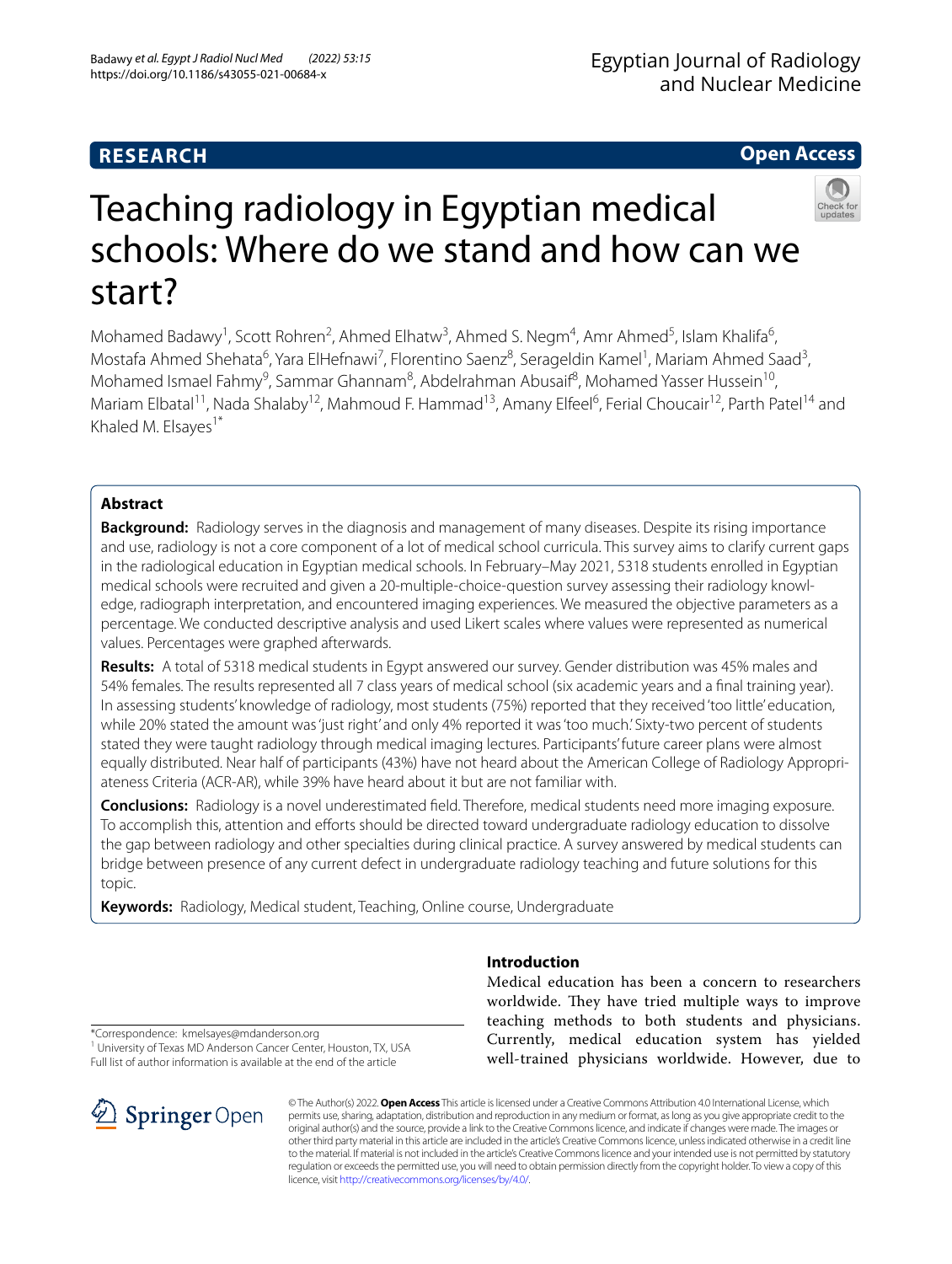technology advancement (which radiology mainly relies on), modifcations need to be made to both undergraduate (UME) and graduate medical educations (GME)  $[1-3]$  $[1-3]$  $[1-3]$ .

Egyptian medical education was divided into six academic years and a fnal training year. In their frst 3 years of medical school, students establish a foundation of basic sciences (Anatomy, Physiology, Pathology) for which they build upon in the latter 3 years with clinical sciences (Internal medicine, Surgery, Pediatrics). Following these six academic years, a fnal training year is approached to apply the acquired clinical knowledge (as house officers) before graduation  $[4, 5]$  $[4, 5]$  $[4, 5]$  $[4, 5]$  $[4, 5]$ . This traditional educational ladder has shifted recently to a new modifed one; it crafts a more integrated path between both basic and clinical sciences [[4\]](#page-5-2). We included participants enrolled in both models in our survey. In the traditional older model, the frst 3 academic years will be referred to as preclinical years, while the 3 subsequent years will be referred to as clinical ones.

Radiology plays a vital role in modern medicine; it helps with diagnosis, treatment, and follow-up of many diseases. Unfortunately, there is a worldwide lack of undergraduate radiology education [\[6](#page-5-4)–[9\]](#page-5-5). Some medical schools do not require radiology as a clerkship in their curriculum  $[10, 11]$  $[10, 11]$  $[10, 11]$  $[10, 11]$ . The need for undergraduate imaging teaching has been discussed in the literature  $[8-10, 12]$  $[8-10, 12]$  $[8-10, 12]$  $[8-10, 12]$  $[8-10, 12]$ .

Most medical students will deal with imaging, regardless to their chosen specialty. Therefore, a basic training to enhance radiology knowledge and imaging interpretation is necessary to prepare them for clinical practice. This training is important even for non-radiologists since radiology is implicated in many other specialties [[13](#page-5-10)[–16](#page-5-11)]. In addition, students should learn how and when to order a certain imaging study. To solve this, the American College of Radiology (ACR) has created their appropriateness criteria (ACR Appropriateness Criteria or ACR-AC); in any given clinical presentation, they have created a list of the most appropriate radiographs to order. This in turn should minimize imaging overuse and unnecessary orders [\[17](#page-5-12), [18\]](#page-5-13).

Like any other specialty, radiology education is a lifelong journey; it occurs at 3 levels: undergraduate (UME; medical students), graduate (GME; residency and fellowship), and continuous medical educations (CME; senior radiologists) [[19,](#page-5-14) [20](#page-5-15)]. In this national study, we conduct a survey to assess current awareness and attitude toward radiology among medical students (UME) in Egypt. This could provide preliminary data on the current status of Egyptian undergraduate radiology education (Where do we stand?) and how to address potential issues (How can we start?).

### **Methods**

This is a multicenter survey across Egyptian medical schools. It was composed by American-Board-certifed radiologists with many years of experience in radiology teaching; similar surveys were used as a reference [[21](#page-5-16), [22\]](#page-5-17). The survey consisted of 20 multiple-choice questions forming a comprehensive online questionnaire to assess Egyptian medical schools radiology education. Focus was on fve main categories: (1) demographic data; (2) preclinical radiology education; (3) clinical radiology education; (4) exposure to the American College of Radiology Appropriateness Criteria (ACR-AC); and (5) confdence in image evaluation (See Additional fle [1:](#page-5-18) "Supplementary Material: Survey Questions"). At the beginning of the survey, informed consent was obtained electronically from participants that answers will be used for data analysis and research purposes.

The survey was conducted between February and May 2021. In early February, 36 student ambassadors were recruited from all over Egypt via interest emails; they represented their medical schools by circulating the survey with their colleagues using social media platforms. Each medical school had 1 to 3 ambassadors. This way, our ambassadors covered a large proportion of Egyptian medical schools (Cairo, Ain Shams, Alexandria, Al-Azhar, Benha, Zagazig, Fayyom, Menoufa, Sohag, Assiut, and Aswan). During survey timeframe, a total of 5318 responses were collected from various Egyptian medical schools. The questionnaire was designed using SurveyMonkey (SurveyMonkey Inc., San Mateo, CA, USA), and then percentages were graphed using Excel (Microsoft, Redmond, Washington State). Demographic data focused on gender, class year of medical school, and future career plans. Questions then addressed the following: whether the frst 3 academic years (preclinical years) of medical school tested diagnostic radiology; whether they received formal education in various aspects of radiology; the faculty who taught their radiology curriculum; and the teaching modalities and resources provided by their school.

Students were then asked about their familiarity with ACR-AC and how often they use them. Other questions to assess students' confdence were in evaluating specifc fndings on chest radiographs and if they think it is important for interns (house officers) to interpret certain radiological studies such as bone, chest, abdominal radiographs, and head computed tomography  $(CT)$ . The questionnaire also included inquiries about last 3 academic years (clinical years) of medical school, assessing the frequency the students interacted with radiologists during clinical rotations and if they encountered any radiological imaging. The survey asked about level of satisfaction regarding the amount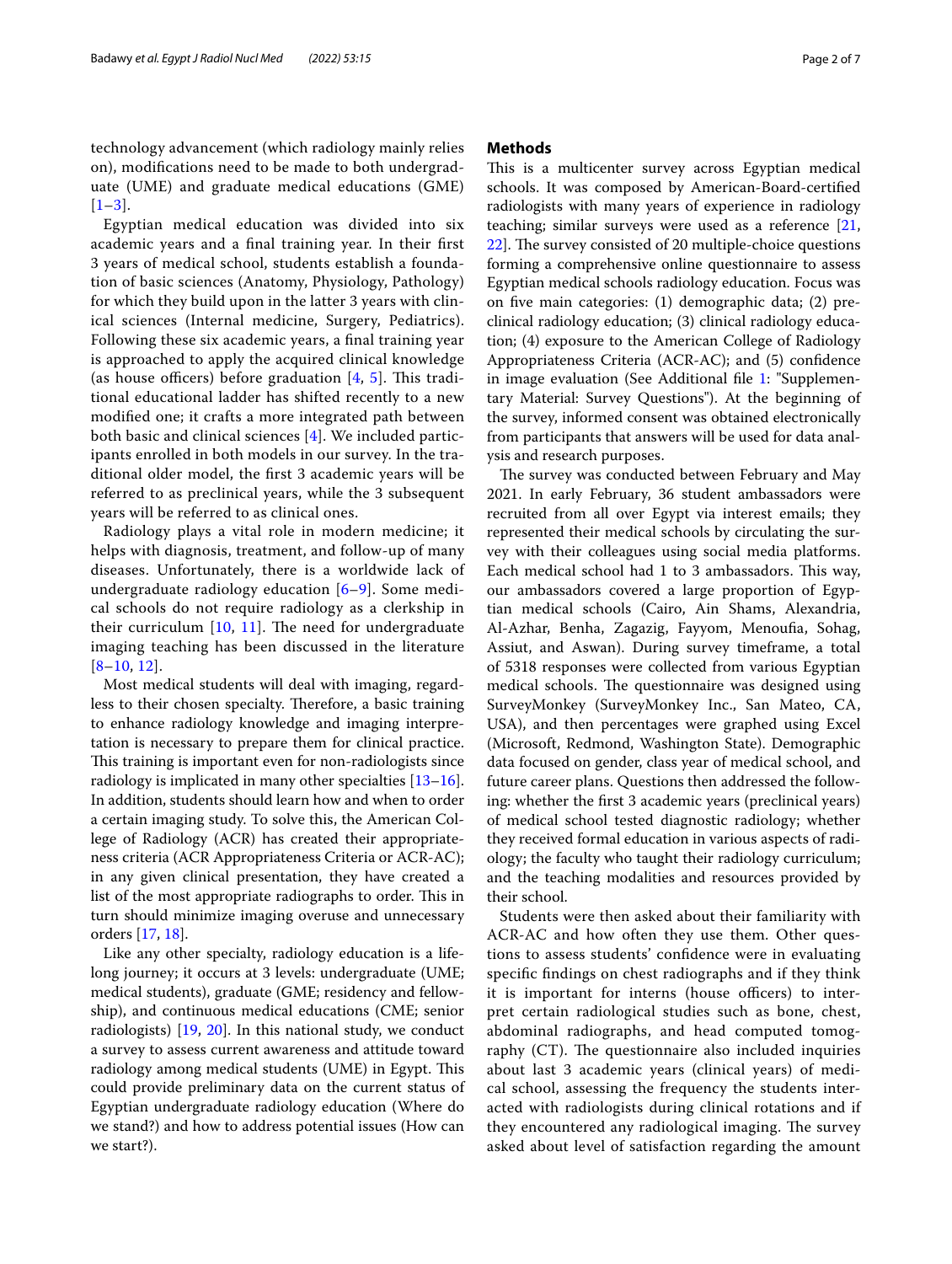of radiology education they received. Finally, our team of radiologists and educational specialists evaluated the questions for clarity and accuracy. Descriptive analyses were conducted through SurveyMonkey, while Likert score responses were scaled via numerical values (i.e.  $1=$ not important,  $2=$ somewhat important,  $3=$ moderately important,  $4 = \text{very important}$ .

#### <span id="page-2-0"></span>**Table 1** Demographic responses

|                             | Frequency (N) | Percentage (%) |
|-----------------------------|---------------|----------------|
| Gender                      |               |                |
| Male                        | 2398          | 45.1           |
| Female                      | 2897          | 54.5           |
| Prefer not to answer        | 23            | 0.43           |
| Class year                  |               |                |
| 1st year student            | 182           | 3.4            |
| 2nd year student            | 315           | 5.9            |
| 3rd year student            | 534           | 10             |
| 4th year student            | 602           | 11.3           |
| 5th year student            | 951           | 17.9           |
| 6th year student            | 1004          | 18.9           |
| House officer               | 1320          | 24.8           |
| Other                       | 410           | 7.7            |
| Future career plans         |               |                |
| Clinician in medical field  | 1591          | 29.9           |
| Clinician in surgical field | 1376          | 25.9           |
| Radiology                   | 662           | 12.5           |
| Undecided                   | 1689          | 31.8           |
|                             |               |                |

# **Results**

Responses represented nearly most medical schools across Egypt. From 5318 participants, 54.48% (2897) were females, 45.09% (2398) were males, and 0.43% (23) preferred not to answer. Gathered data were from students in one of the 6 academic years and house officers in their fnal training year (Table [1\)](#page-2-0). When asked about future career plans, 12.45% showed interest in radiology, while 29.9% in medicine, 25.87% in the surgical feld, and 31.76% were undecided.

### **Radiology teaching during preclinical years**

Most students (78.77%) mentioned that their frst 3 years (preclinical) examinations included radiology images. Radiology training during medical school was almost equally distributed with 23.09% as a required rotation, 14.8% elective rotation, 21.44% with no radiology training, and 26.4% of students did not have any clinical encounter yet. Only 24.18% responded that radiology training was taught by radiology faculty, while 23.22% stated it was taught by non-radiologists (Fig. [1\)](#page-2-1). When asked about imaging teaching method, nearly two-thirds (62.7%) mentioned it was lectures for medical imaging, while the others (30.76%) stated it was self-guided learning with images provided.

Nearly all students stated that their preclinical examinations included radiology imaging (96%). Furthermore, two-thirds of students (67%) responded that imaging was taught by radiologists. The most encountered radiology teaching methods were didactic lectures (86%) and selfguided learning (61%). Less than half (38%) responded

<span id="page-2-1"></span>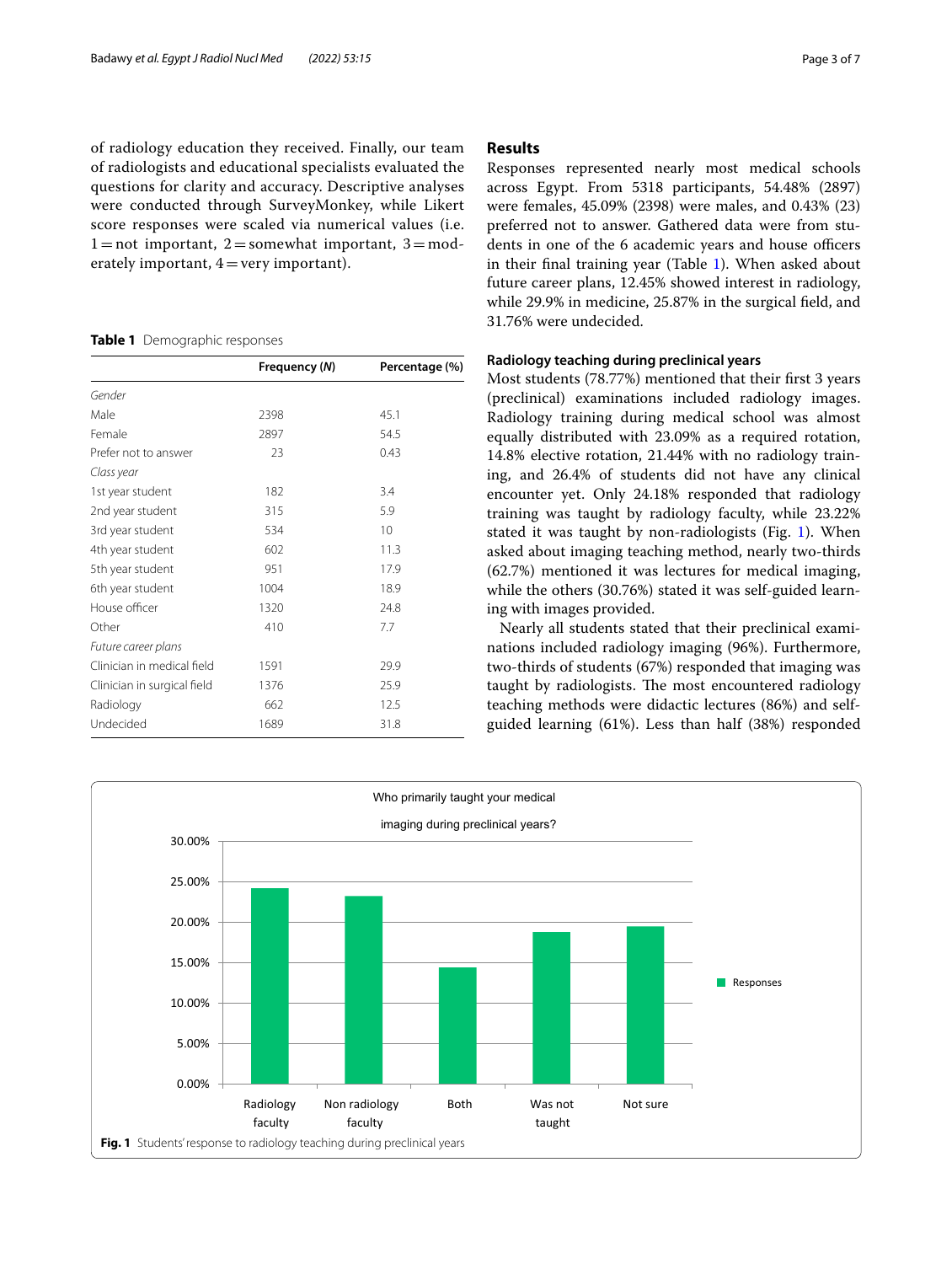that their schools provided students with resources to go through medical imaging on their own outside the classroom. Students were taught multiple modalities. Methods taught most frequently were X-ray, ultrasound, computed tomography (CT), and magnetic resonance imaging (MRI), with less representation for positron emission tomography (PET) and fuoroscopy (Fig. [2](#page-3-0)). Only 7.18% reported that they received formal training in radiation safety. However, 43.4% of students correctly answered a question asking about the background radiation level an X-ray can expose to a patient.

### **Radiology teaching during clinical years**

During clinical rounds of the last 3 academic years (clinical years), only 2% of students had daily interactions with radiologists, 3% interacted few times per week, 22% interacted few times per month, 45% interacted once or twice during the year, and 27% have never had any interaction with radiologists.

During interpreting radiographs on rounds, most students (91%) discussed imaging with a non-radiologist, 84% with a resident, and only 22% with a radiologist; nine percent of students did not encounter any radiological imaging.

### **ACR appropriateness criteria**

Nearly half (43.4%) of participants have never heard of the ACR Appropriateness Criteria (ACR-AC), and 39.2% heard about it but were not familiar with. Sixty-four percent of students never used ACR-AC. About half of students (47.8%) stated that they have not been provided

with resources from their medical school to learn radiology on their own.

#### **Imaging interpretation**

Above 60% of students received formal education in detecting bone fractures (68.45%), pneumonia (62.84%), and pleural efusions (62.07%), with nearly half (45.64%) for subdural hemorrhage (Fig. [3](#page-4-0)).

## **Discussion**

Radiology teaching to medical students has been underscored [\[16](#page-5-11), [23,](#page-5-19) [24\]](#page-5-20). In the last two decades, the feld of radiology has advanced tremendously, but undergraduate radiology teaching has not achieved a similar growth. Prior surveys in both the USA and the UK had shown the inadequacy of radiology teaching to medical students [\[8](#page-5-8), [10\]](#page-5-6). This national survey serves as a tool to determine radiology education status in Egypt to guide solutions of any potential problems.

In our study across Egyptian medical schools, most students (75.44%) perceived the amount of teaching radiology in their curriculum as 'too little.' These results are similar to a recent study in the UK which showed that allocated time in teaching radiology was 0.3% of their curriculum timetable [[10](#page-5-6)]. A similar trend was seen in a study in Canada where 90% of students wished to have more radiology teaching in medical school [[25\]](#page-6-0). Curricula could be overcrowded and often overloaded, limiting given time for radiology teaching [[9](#page-5-5)]. Given the importance of image interpretation in physicians' daily life, there is an insisting demand for better radiology education. Moreover, there is evidence that early exposure to

<span id="page-3-0"></span>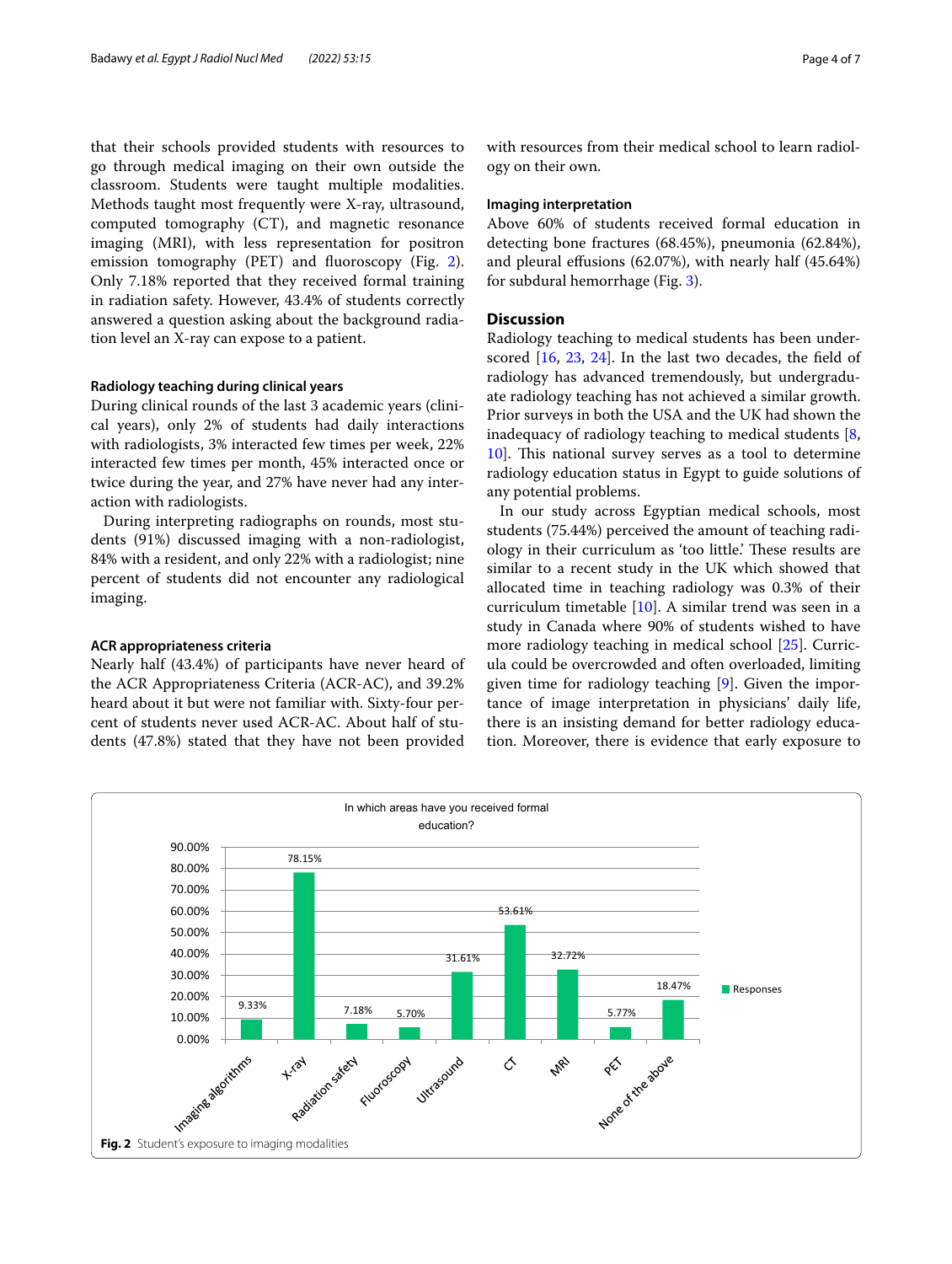

<span id="page-4-0"></span>radiology, even in the preclinical years, has improved physical diagnosis, application of clinical anatomy, student satisfaction, and of course radiological interpretation  $[26-28]$  $[26-28]$ . These positive effects indicate the need for an approach to focus more on radiology in the undergraduate medical curriculum.

Almost equal percentages of our participants reported that radiologists (24.18%) or non-radiologists (23.22%) had taught them medical imaging. Our data also highlighted that teaching radiology in Egyptian medical schools varied between a required rotation (23.09%), an elective rotation (14.8%), or its complete absence (21.44%). In the UK, radiology teaching is not a standalone subject, while in most American and European medical schools, it is a discrete clinical rotation [[8,](#page-5-8) [10](#page-5-6)]. In addition, radiology training in the USA has been integrated throughout preclinical disciplines (such as anatomy) and clinical rotations (such as internal medicine and surgery) [\[8](#page-5-8)], while in our study radiology education is primarily taught through didactic lectures. The European Society of Radiology (ESR) recommends initiatives for undergraduate radiology teaching to maximize the application of learned contents. These new approaches include the following: e-learning modules integrated into the undergraduate curriculum; fipped classroom where students actively take on a role in their learning pathways; problem-solved scenarios; simulation techniques to teach imaging reasoning and appropriateness; and fnally, virtual reality (VR) that can construct an anatomical environment and diferent pathologies to acquire new skills [\[29](#page-6-3)].

The American College of Radiology (ACR) has developed annually reviewed guidelines for appropriate use of imaging techniques known as ACR Appropriateness Criteria (ACR-AC). These guidelines aim to assist referring physicians in ordering the most appropriate imaging for over 211 topics and almost 1900 clinical scenarios [\[30](#page-6-4)]. Unfortunately, in parallel with many US interns, almost half of our students in Egypt (43.44%) have never heard of this valuable resource [[31](#page-6-5)]. Additional eforts should be made to increase awareness and utilization of the ACR-AC. This can be achieved through didactic lectures and multidisciplinary sessions—where radiology is integrated with other disciplines as surgery. Increasing accessibility to these guidelines through spreading them into trainee forums and clinical consults may be helpful as well [[31](#page-6-5)]. Similarly, our data show a knowledge gap in Egyptian students regarding radiation safety. Early implementation of ACR-AC on students can help to modify imaging ordering patterns, eliminate excess radiation exposure, and avoid unnecessary costs of radiologic studies.

Our participating students represented all medical school class years (six academic with a fnal training one) with almost equal distribution for their future career plans (radiologist, internist, or surgeon). One limitation was that we relied only on an online survey which may not permit some students' access. However, we believe that most medical students are familiar with digital resources. Another limitation was the participation of a small portion of medical graduates ('Others' in Table [1](#page-2-0)). This assessment focuses more on undergraduate population which may encourage another study in the future to evaluate this important topic from another perspective (radiology residents and faculty members).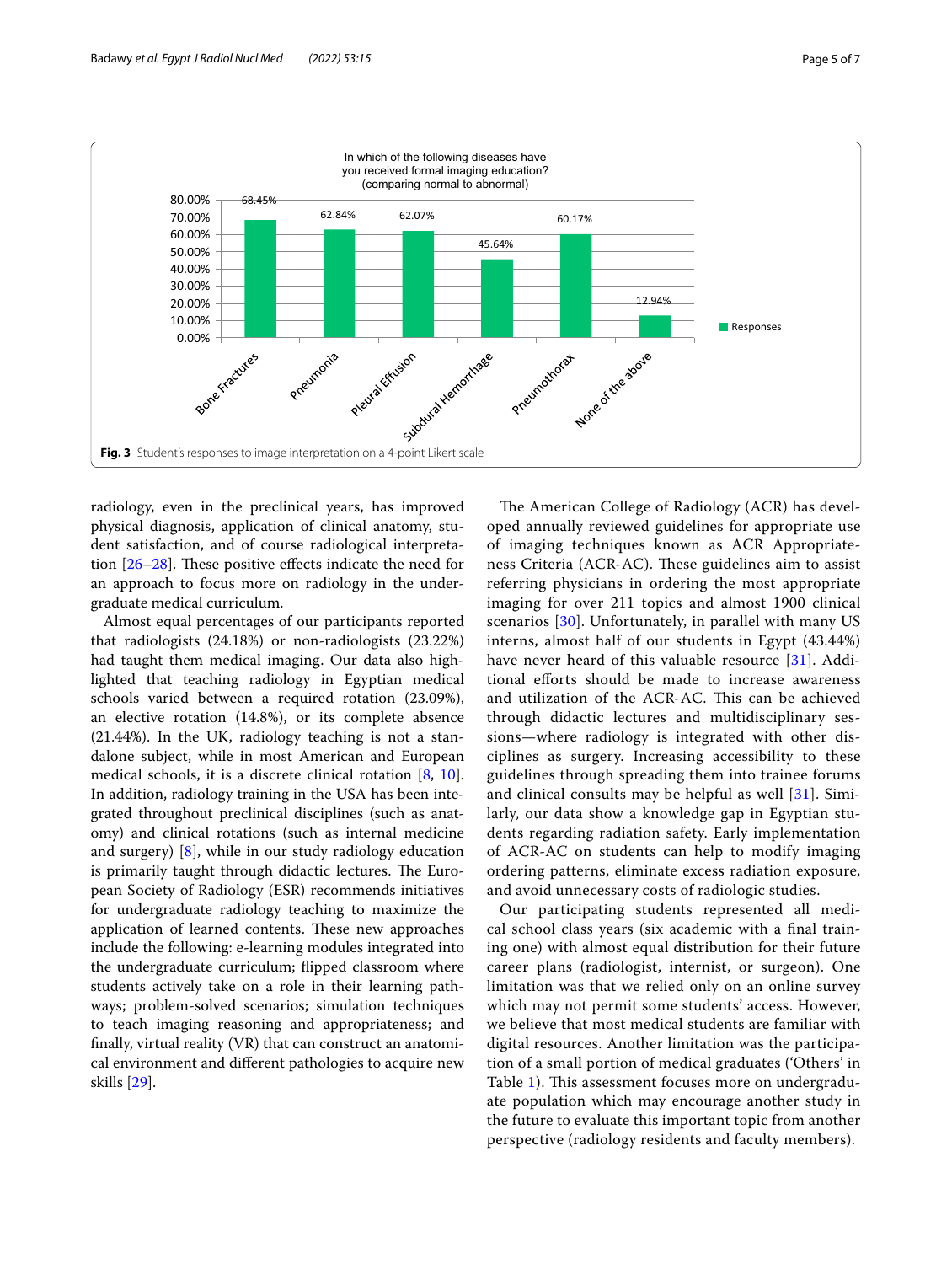# **Conclusion**

Radiology is an underestimated specialty despite its integration into other specialties nowadays. In addition, undergraduate radiology education and awareness of the American College of Radiology Appropriateness Criteria (ACR-AC) may not be receiving the appropriate attention. We believe a national survey conducted and answered by medical students can fll the gap between presence of any weaknesses in undergraduate radiology education and creating a pathway to strengthen them.

#### **Abbreviations**

ACR: American College of Radiology; ACR-AC: American College of Radiology Appropriateness Criteria; UME: Undergraduate medical education; GME: Graduate medical education; CME: Continuing medical education; CT: Computed tomography; MRI: Magnetic resonance imaging; PET: Positron emission tomography; USA: United States of America; UK: United Kingdom; ESR: European Society of Radiology; VR: Virtual reality.

### **Supplementary Information**

The online version contains supplementary material available at [https://doi.](https://doi.org/10.1186/s43055-021-00684-x) [org/10.1186/s43055-021-00684-x.](https://doi.org/10.1186/s43055-021-00684-x)

<span id="page-5-18"></span>**Additional fle 1.** Supplementary Material: Survey Questions.

#### **Acknowledgements**

Not applicable.

#### **Authors' contributions**

All authors reviewed and provided input before and during the drafting of the manuscript. All authors read and approved the fnal manuscript.

#### **Funding**

Not applicable.

#### **Availability of data and materials**

Not applicable.

### **Declarations**

**Ethics approval and consent to participate** Not applicable.

#### **Consent for publication**

Not applicable.

#### **Competing interests**

The authors declare that they have no competing interests.

#### **Author details**

<sup>1</sup> University of Texas MD Anderson Cancer Center, Houston, TX, USA. <sup>2</sup> Baylor College of Medicine, Houston, TX, USA. <sup>3</sup>National Cancer Institute, Cairo University, Cairo, Egypt. <sup>4</sup>Mayo Clinic, Rochester, MN, USA. <sup>5</sup>University of Texas at Austin, Austin, TX, USA. <sup>6</sup> Faculty of Medicine, Alexandria University, Alexandria, Egypt. <sup>7</sup> Kasr Al-Ainy Medical School, Cairo University, Cairo, Egypt. <sup>8</sup>University of Texas Health San Antonio, San Antonio, TX, USA. <sup>9</sup>Faculty of Medicine, Mansoura University, Mansoura, Egypt. <sup>10</sup>The Memorial Souad Kafaf University Hospital, Faculty of Medicine, Misr University for Science and Technology, Giza, Egypt. <sup>11</sup> Faculty of Medicine, Ain Shams University, Cairo, Egypt. <sup>12</sup>University of Houston, Houston, TX, USA. <sup>13</sup>National Liver Institute, Menoufa University, Menoufa, Egypt. 14McGovern Medical School at UTHealth, Houston, TX, USA.

Received: 27 September 2021 Accepted: 17 December 2021<br>Published online: 05 January 2022

#### **References**

- <span id="page-5-0"></span>1. Knebel, E., & Greiner, A. C. (Eds.). (2003). Health professions education: A bridge to quality.
- 2. Gutierrez CM, Cox SM, Dalrymple JL (2016) The revolution in medical education. Tex Med 112:58–61
- <span id="page-5-1"></span>3. Samarasekera DD, Goh PS, Lee SS, Gwee MCE (2018) The clarion call for a third wave in medical education to optimise healthcare in the twentyfrst century. Med Teach 40:982–985
- <span id="page-5-2"></span>4. Abdelaziz A, Kassab SE, Abdelnasser A, Hosny S (2018) Medical education in Egypt: historical background, current status, and challenges. Heal Prof Educ 4:236–244
- <span id="page-5-3"></span>5. Abdalla ME, Suliman RA (2013) Overview of medical schools in the eastern mediterranean region of the world health organization. East Mediterr Heal J 19:1020–1025
- <span id="page-5-4"></span>6. Linaker KL (2015) Radiology undergraduate and resident curricula: a narrative review of the literature. J Chiropr Humanit 22:1–8
- 7. Corr P (2012) Using e-learning movies to teach radiology to students. Med Educ 46:1119–1120
- <span id="page-5-8"></span>8. Straus CM et al (2014) Medical student radiology education: summary and recommendations from a national survey of medical school and radiology department leadership. J Am Coll Radiol 11:606–610
- <span id="page-5-5"></span>9. Schiller PT, Phillips AW, Straus CM (2018) Radiology education in medical school and residency: the views and needs of program directors. Acad Radiol 25:1333–1343
- <span id="page-5-6"></span>10. Chew C, O'Dwyer PJ, Sandilands E (2021) Radiology for medical students: Do we teach enough? A national study. Br J Radiol 94:20201308
- <span id="page-5-7"></span>11. Poot JD, Hartman MS, Daffner RH (2012) Understanding the US medical school requirements and medical students' attitudes about radiology rotations. Acad Radiol 19:369–373
- <span id="page-5-9"></span>12. Al Qahtani F, Abdelaziz A (2014) Integrating radiology vertically into an undergraduate medical education curriculum: a triphasic integration approach. Adv Med Educ Pract 5:185–189
- <span id="page-5-10"></span>13. Friloux L, Gunderman RB, Siddiqui AR, Heitkamp DE, Kipfer HD (2003) The vital role of radiology in the medical school curriculum. Am J Roentgenol 181:1428
- 14. Gunderman RB et al (2000) The value of good medical student teaching: increasing the number of radiology residency applicants. Acad Radiol 7:960–964
- 15. Scheiner JD, Novelline RA (2000) Radiology clerkships are necessary for teaching medical students appropriate imaging work-ups. Acad Radiol 7:40–45
- <span id="page-5-11"></span>16. Retrouvey M, Trace AP, Goodmurphy CW, Shaves S (2018) Redefning the radiology curriculum in medical school: vertical integration and global accessibility. Am J Roentgenol 210:118–122
- <span id="page-5-12"></span>17. Cascade, P. N., & Chairman, T. F. (2000). ACR Appropriateness Criteria TM Project.
- <span id="page-5-13"></span>18. Sheng AY, Castro A, Lewiss RE (2016) Awareness, utilization, and education of the ACR appropriateness criteria: a review and future directions. J Am Coll Radiol 13:131–136
- <span id="page-5-14"></span>19. Osborne M, Fields S (2014) Training physicians for the future US health care system. Futur Hosp J 1:56–61
- <span id="page-5-15"></span>20. Aschenbrener CA, Ast C, Kirch DG (2015) Graduate medical education: its role in achieving a true medical education continuum. Acad Med 90:1203–1209
- <span id="page-5-16"></span>21. Prezzia C, Vorona G, Greenspan R (2013) Fourth-year medical student opinions and basic knowledge regarding the feld of radiology. Acad Radiol 20:272–283
- <span id="page-5-17"></span>22. Nyhsen CM, Steinberg LJ, O'Connell JE (2013) Undergraduate radiology teaching from the student's perspective. Insights Imaging 4:103–109
- <span id="page-5-19"></span>23. Shepherd SM, Dudewicz DM, Hindo WA (2003) Immediate and long-term efects of a sophomore radiology elective. Acad Radiol 10:786–793
- <span id="page-5-20"></span>24. Smith EB, Sherrill GC, Lewis PJ, Faykus MW, Jordan SG (2021) Online hide and seek: allopathic US medical schools' radiology education virtual presence. Curr Probl Diagn Radiol. [https://doi.org/10.1067/j.cpradiol.2021.03.](https://doi.org/10.1067/j.cpradiol.2021.03.005) [005](https://doi.org/10.1067/j.cpradiol.2021.03.005)